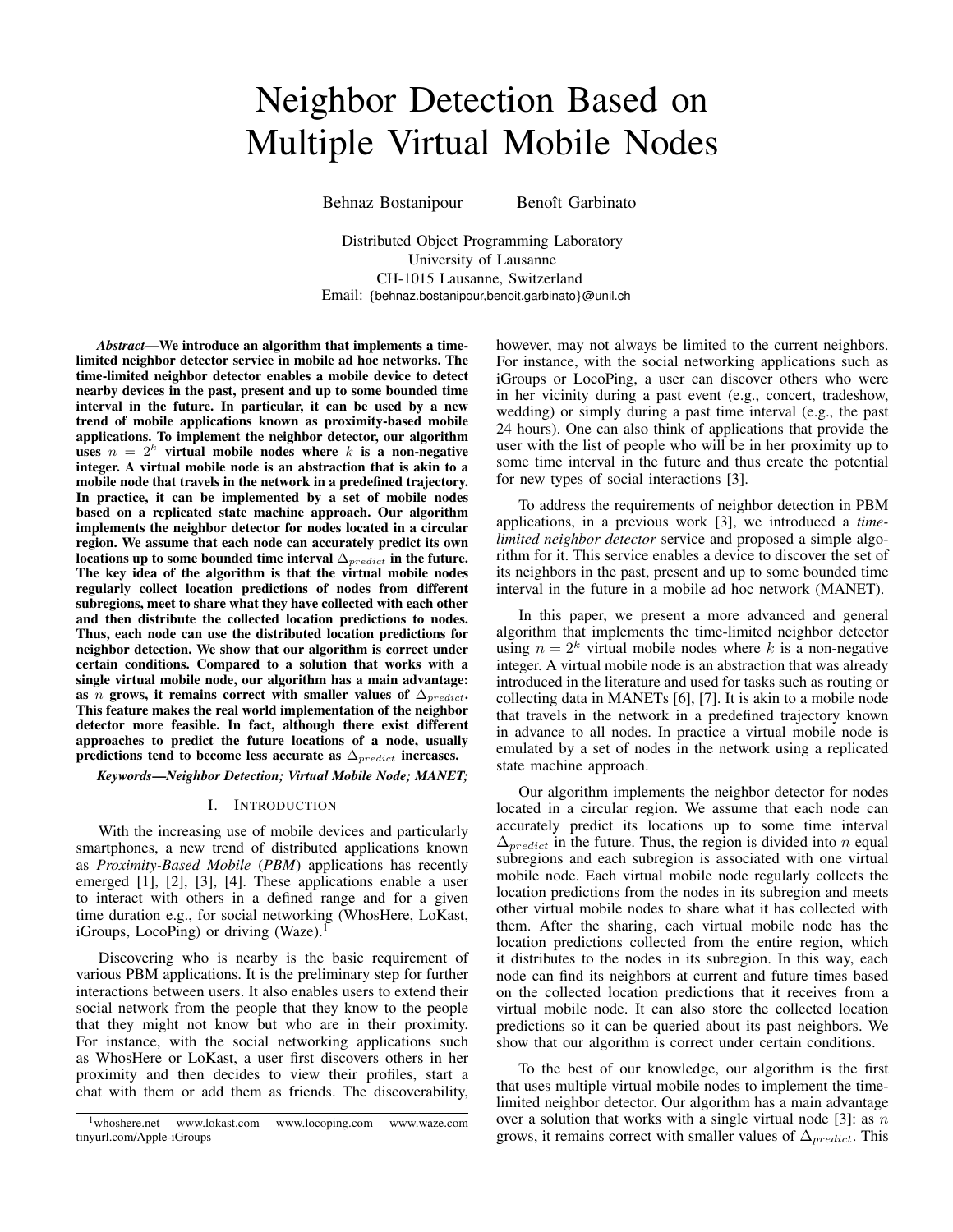feature makes the real world implementation of the neighbor detector more feasible. In fact, although there exist different approaches to predict the future locations of a node, usually predictions tend to become less accurate as  $\Delta_{predict}$  increases.

The remainder of the paper is as follows. In Section II, we describe our system model and introduce some definitions. In Section III, we present the time-limited neighbor detector service. In Section IV, we present an implementation of the time-limited neighbor detector service. In order to do so, we first describe what a virtual mobile node is and how it can be used for the implementation of the neighbor detector. We then add  $n$  virtual mobile nodes to the system model and introduce our algorithm that implements the neighbor detector in the new system model. We sketch a correctness proof for the algorithm (for complete proof see [5]). In particular, we define the value of  $\Delta_{predict}$  for which the algorithm is correct. Then, we show the evolution of this value as  $n$  grows. Finally, we discuss related work in Section V before concluding in Section VI.

# II. SYSTEM MODEL AND DEFINITIONS

We consider a mobile ad-hoc network (MANET) consisting of a set  $P$  of processes that move in a two dimensional plane. We use the terms *process*, *node* and *real node* interchangeably. Each process has a unique identifier. Processes can move on any continuous path, however there exists a known upper bound on their motion speed. A process is prone to *crashreboot* failures: it can fail and recover at any time, and when the process recovers, it returns to its initial state. A process is *correct* if it never fails. We assume the existence of a discrete global clock, i.e., the range  $T$  of the clock's ticks is the set of non-negative integers. We also assume the existence of a known bound on the relative processing speed. Each process in the system has access to a *timely scoped broadcast service*, a *global positioning service* and a *mobility predictor* service. In the following, we first introduce some definitions. We then present each of the above mentioned services.

## *A. Definitions*

Let  $p_i$  be a process in the network, we introduce the following definitions to capture the proximity-based semantics.

– A *location* denotes a geometric point in the two dimensional plane and can be expressed as tuple  $(x, y)$ .

 $- loc(p_i, t)$  denotes the location occupied by  $p_i$  at time  $t \in T$ .  $-Z(p_i, r, t)$  denotes all the locations inside or on the circle centered at  $loc(p_i, t)$  with given radius r.

 $- r_d$  is called the *neighbor detection radius*. It is a constant known by all processes in the network. So,  $Z(p_i, r_d, t)$  presents the *neighborhood region* of  $p_i$  at time t.

#### *B. Timely Scoped Broadcast Service*

This service allows a process to send messages to all processes located within a given radius around it. Formally, it exposes the following primitives:

• BROADCAST $(m, r)$ : broadcasts a message m in  $Z(p_i, r, t_b)$ , where  $p_i$  is the sender and  $t_b$  is the time when the broadcast is invoked.

• RECEIVE $(m, p_i)$ : callback delivering a message m broadcast by process  $p_i$ .

The service satisfies the following properties.

*Timely Delivery.* If a correct process  $p_i$  broadcasts a message *m*, there exists a bounded time duration  $\Delta_{bcast}$  such that every correct process  $p_j$  delivers m in interval [ $t_b$ ;  $t_b + \Delta_{\text{boxst}}$ ], if  $loc(p_j,t) \in Z(p_i,r,t)$  for all  $t \in [t_b; t_b + \Delta_{bcast}].$ 

*No Duplication.* No message is delivered more than once.

*No Creation.* If some process  $p_j$  delivers a message m with sender  $p_i$ , then m was previously broadcast by process  $p_i$ .

For a detailed discussion about the implementability of this service in both the single-hop and the multi-hop cases see [1].

## *C. Global Positioning Service*

This service allows each mobile process  $p_i$  to know its current location and the current time via the following functions:

• GETCURRENTTIME: returns the current global time.

• GETCURRENTLOCATION: returns the location occupied by  $p_i$  at the current global time.

In practice, such a service would typically be implemented using NASA's GPS space-based navigation technology.

## *D. Mobility Predictor Service*

This service allows each mobile process  $p_i$  to predict its future locations up to some bounded time duration  $\Delta_{predict}$ via the following function:

• PREDICTLOCATIONS: returns a hash map containing the predicted locations for  $p_i$  at each time t in the interval  $[t_c; t_c+$  $\Delta_{predict}$  where  $t_c$  is the time when PREDICTLOCATIONS is invoked.

The service satisfies the following property.

*Strong Accuracy.* Let  $t \in [t_c; t_c + \Delta_{predict}]$  and l be a location, if  $p_i$  is predicted to be at l at time t, then  $loc(p_i, t) = l$ .

In order for the service to predict the locations of a process, we assume that the processes move in a way that their future locations can be predicted up to a certain  $\Delta_{predict}$  e.g., if a process moves according to a mobility model with temporal dependency (such as Gauss-Markov Mobility Model), its future locations can be predicted using its past locations.

# III. THE TIME-LIMITED NEIGHBOR DETECTOR SERVICE

This service was first introduced in [3]. Intuitively, it allows a process to know its neighbors at a given time. Formally, it exposes the following primitive:

• PRESENT(*t*): returns  $N(p_i, t)$  i.e., the set of processes detected as neighbors of  $p_i$  at time t, where  $p_i$  is the process that invokes PRESENT.

The service satisfies the two following properties.

**Time-limited Completeness.** Let  $p_i$  and  $p_j$  be two correct processes and  $\Delta_{future}$  be a bounded time interval such that  $\Delta_{future} > 0$ , if  $loc(p_j, t) \in Z(p_i, r_d, t)$  and  $t \leq t_c + \Delta_{future}$ , then  $p_j \in N(p_i, t)$ , where  $t_c$  is the time when PRESENT is invoked at  $p_i$ .

*Perfect Accuracy*. Let  $p_i$  and  $p_j$  be two correct processes, if  $p_j \in N(p_i, t)$ , then  $loc(p_j, t) \in \overline{Z}(p_i, r_d, t)$ .

Roughly speaking, the *time-limited completeness* property requires a neighbor detector to detect any node that is in the neighborhood region at any time in the past or present.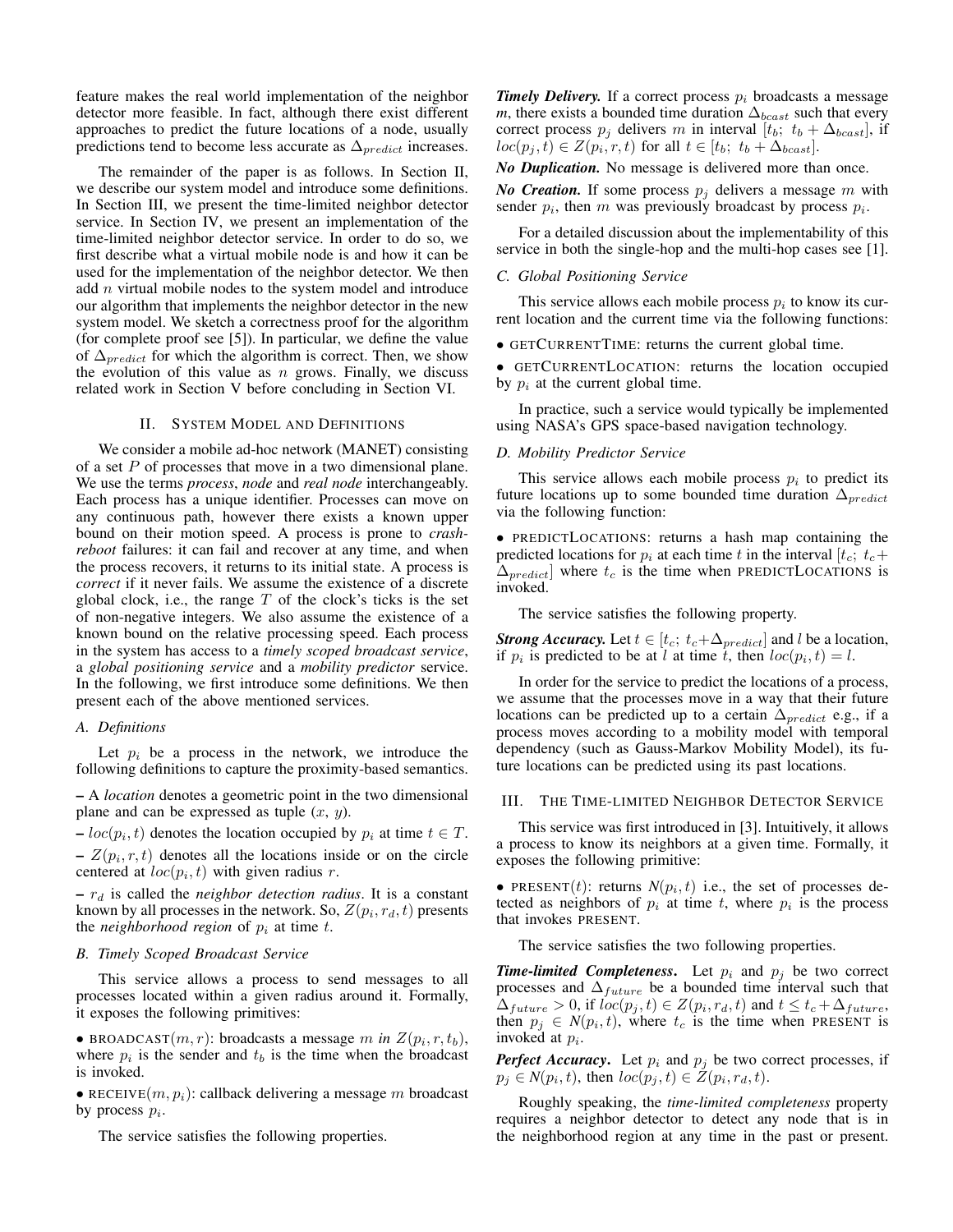However, its ability to detect the future neighbors is limited by a bounded time duration  $\Delta_{future}$ . That is, it only detects a node which is in the neighborhood region at any time from the time when PRESENT is invoked up to  $\Delta_{future}$ . The *perfect accuracy* property guarantees that no false detection occurs.

## IV. IMPLEMENTING THE TIME-LIMITED NEIGHBOR **DETECTOR**

To implement the time-limited neighbor detector, our intuition is as follows: since each node knows its own locations up to  $\Delta_{predict}$  in the future, we can think of a moving entity that travels through the network, collects the location predictions of all nodes, and then distributes all the collected location predictions to the nodes. In this way, each node can find its neighbors at current and future times based on the collected location predictions. It can also store the collected location predictions so it can be queried about its past neighbors. In our solution, we consider a *virtual mobile node* (first introduced in [6]) to be used as the moving entity. Moreover, to simplify the problem, we perform the neighbor detection only for real nodes which are in a circular region *R* of the two dimensional plane. However, using only one virtual mobile node has a main disadvantage: as the size of the region *R* grows, the virtual mobile node spends more time to travel through the network. This can cause the collected location predictions to expire before they can be used for neighbor detection. One way to overcome this problem is to increase  $\Delta_{predict}$  of the mobility predictor. But, implementing mobility predictors with long  $\Delta_{predict}$  is not easy. In fact, although there exist different approaches to predict the future locations of a node, usually predictions tend to become less accurate as  $\Delta_{predict}$  increases.

Another way to deal with this problem is to decrease the traveling time of the virtual mobile node. In order to do so, our solution consists of using more than one virtual mobile node. In fact, our solution can work with  $n = 2<sup>k</sup>$  virtual mobile nodes where  $k$  is a non-negative integer. Thus, the region is divided into  $n$  equal subregions and each subregion is associated with one virtual mobile node. Virtual mobile nodes collect simultaneously the location predictions from the real nodes in their subregions and meet at the center of *R* to share what they have collected with each other. After the sharing, every virtual mobile node has the location predictions collected from the entire *R*. Then, the virtual mobile nodes simultaneously distribute the collected location predictions to the real nodes in their corresponding subregions. As we further show, as  $n$ grows, our solution correctly implements the neighbor detector with smaller values of  $\Delta_{predict}$ . Intuitively, this is because as n grows, *R* is divided into more and consequently smaller subregions and each virtual mobile node spends less time to travel through its subregion.

In the following, we first describe what a virtual mobile node is and we add  $n$  virtual mobile nodes to the system model. We then introduce an algorithm that implements the neighbor detector in the new system model and we sketch its correctness proof. In particular, we define the value of  $\Delta_{predict}$  for which the algorithm is correct. Then, we show the evolution of this value as  $n$  grows.

# *A. Virtual Mobile Node*

A virtual mobile node (also referred to as a *virtual node*) is an abstraction that is akin to a mobile node that travels in the network in a predefined trajectory. It was introduced in [6]. It is designed such that it can execute any distributed algorithm that a node can execute, however, its movement can be predefined and known in advance to all nodes in the network.

In [6] an algorithm called *Mobile Point Emulator* (*MPE*) is introduced, which implements the virtual mobile node abstraction in a system model equivalent to the system model defined in this paper. The implementation of the virtual mobile node is based on a replicated state machine technique similar to the one originally presented in [8]. The algorithm defines a *mobile point* to be a circular region of a radius  $r_{mp}$ , which moves according to the predefined path of the virtual mobile node, i.e., at time  $t$  the center of the mobile point coincides with the preplanned location of the virtual mobile node at time t. The MPE replicates the state of the virtual mobile node at every node within the mobile point's region, modifying the set of replicas as the nodes move in and out of the mobile point's region. MPE uses a total-order broadcast service to ensure that the replicas are updated consistently. The total order broadcast service is built using a synchronous local broadcast service (equivalent to our timely scoped broadcast) and synchronized clocks (obtained by using a service equivalent to our global positioning service). A virtual mobile node is prone to *crashreboot* failures. It can crash if and only if its trajectory takes it into a region unpopulated by any nodes (i.e., where there are no nodes to act as replicas), however, it recovers to its initial state as soon as it renters a dense area. A virtual mobile node is *correct* if it never fails, i.e.,  $\forall t \in T$ , at least one correct node resides in the circular region of radius  $r_{mn}$  around the preplanned location of the virtual mobile node at time t.

#### *B. Adding Virtual Mobile Nodes to the System Model*

In this section, we add a set of  $n$  virtual mobile nodes  $V = \{v_1, ..., v_n\}$  to the system model where  $n = 2^k$  and k is a non-negative integer. Each virtual node is assigned a unique identifier. Note that we do not provide an implementation for the virtual nodes, however, we assume that they can be implemented by the MPE algorithm sketched in Section IV-A.

Let region  $R$  be a closed disk of radius  $r_{map}$ , centered at location l*map-center* which is the origin of the two dimensional plane. Each virtual node  $v_i$  is associated with a subregion  $R_i$ of  $R$ . The subregion  $R_i$  is a sector of  $R$  enclosed by two radii and an arc, where the arc subtends an angle  $\frac{2\pi}{n}$ . All subregions have the same area and  $\bigcup_{i=1}^{i=n} R_i = R^{-2}$ .

A virtual node can communicate with other virtual nodes or the real nodes using the timely scoped broadcast where the broadcast radius equals to a constant non-negative integer r*com* known globally. This constant is defined by the virtual node implementation (see [6]). Moreover, similar to a real node, a virtual node has access to the global positioning service.

The movement of a virtual node  $v_i$  is defined by a predetermined trajectory function  $loc(v_i, t)$ , which maps every t in  $T$  to a location. This function is known to all virtual and real nodes in the network. The average speed of  $v_i$ 's movement is equal to a constant v*avg*. This constant is defined by the speed of the real nodes and the speed of the subprotocols of the

<sup>&</sup>lt;sup>2</sup>In general, a disk can be divided using straightedge and compass into *n* equal parts if  $n = 2<sup>k</sup>m$  where *k* is a non-negative integer and *m* is either equal to 1 or else  $m$  is a product of different Fermat primes.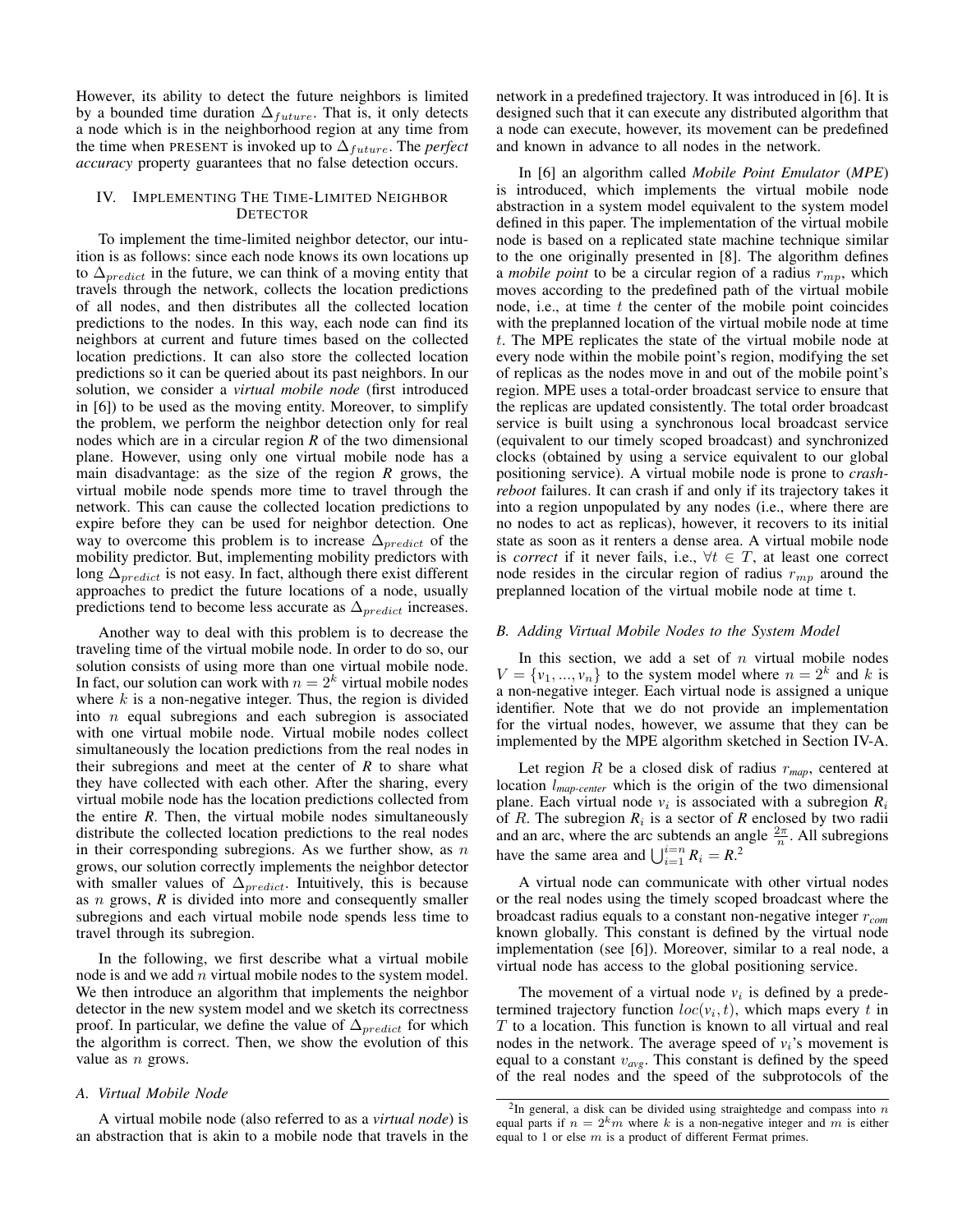MPE algorithm. The trajectory function of  $v_i$  is defined such that it can be used by our algorithm for the implementation of the neighbor detector. According to the trajectory function,  $v_i$ continuously scans the subregion  $R_i$ . The scans are arranged in the form of collect-distribute. More precisely, let  $l_{init}(v_i)$  be a location different from l*map-center*. Then, a collect scan starts at  $l_{init}(v_i)$  and ends at  $l_{map-center}$  and a distribute scan starts at  $l_{map-center}$  and ends at  $l_{init}(v_i)$ . The first scan starts at time  $t_0$ and is a collect scan. Collect and distribute scans alternate and  $v_i$  uses exactly the same path in the collect and the distribute scans. This path is called the *scan path* of  $v_i$  and its length is denoted by  $L_{scan-path}(v_i)$ . The amount of time that  $v_i$  spends in a collect scan is equal to the amount of time that it spends in a distribute scan. This time duration is denoted by  $\Delta_{scan}(v_i)$ . In order to be useful for our neighbor detection algorithm, the scan path of  $v_i$  should satisfy the three following properties:

*Scan Completeness.* Let s be a scan (collect or distribute) and let  $t_{begin}$  be the time when s begins, then the path traversed by *v<sub>i</sub>* during *s* is such that  $\forall location \in R_i, \exists t \in [t_{begin}; t_{begin}$  $\Delta_{scan}(v_i) - 1]$  such that  $distance(loc(v_i, t), location) \leq r_{com}$ .

*Equal Scan Path Lengths.* Let  $v_j$  be a virtual node different from  $v_i$ , then  $L_{scan\text{-}path}(v_i) = L_{scan\text{-}path}(v_j)$ .

# **Proportional Scan Path Length.**  $L_{scan\text{-}path}(v_i)$  is an inverse function of  $n$ .

The *scan completeness* property guarantees that a scan covers the entire subregion  $R_i$  in terms of  $r_{com}$ . With regard to the *equal scan path lengths* property, it has a direct result, i.e., the value of  $\Delta_{scan}$  is the same for all virtual nodes (recall that all virtual nodes have the same average speed  $v_{avg}$ ). Since all virtual nodes start their scanning at  $t_0$  and with a collect scan, this guarantees that all virtual nodes meet at the end of each collect scan at l*map-center*. Finally, *proportional scan path length* guarantees that as *n* grows, the scan path length and consequently  $\Delta_{scan}$  of each virtual node decreases.

In the longer version of this paper [5], we describe a method to find the scan path that satisfies these properties and is used by the trajectory functions of the virtual nodes. Here, due to the lack of space, we only mention the key idea behind our method. Thus, we first find the optimal path that satisfies the *scan completeness* property. It is the shortest possible path that goes through a set of locations called *covering centers*. Roughly speaking, the covering centers are such that if  $v_i$ broadcasts a message at all covering centers then the message is disseminated at all locations in  $R<sub>i</sub>$ . Thus, covering centers are centers of disks of radius r*com* that cover the whole surface of  $R_i$  such that the number of disks is minimum. As shown in [5], the path found in this way also satisfies the other properties of a scan path and hence, is identified as the scan path. Thus, √  $L_{scan\text{-}path}(v_i) = (NOC(R_i)-1) \times \sqrt{3r_{com}}$  where  $NOC(R_i)$  is the number of covering centers of  $R_i$  and is output by an algorithm that also finds the covering centers (see [5]).  $L_{scan\text{-}path}(v_i)$  can be used to calculate  $\Delta_{scan}(v_i)$  since  $\Delta_{scan}(v_i) = \frac{L_{scanpath}(v_i)}{v_{avg}}$ . Let  $c_1$  and  $c_2$  be two constants, as shown in [5], we also find the following upper bound on  $\Delta_{scan}(v_i)$ :

$$
\Delta_{scan}(v_i) < \frac{1}{v_{avg}} \times (c_1 + \frac{c_2}{n}) \tag{1}
$$

As we discuss in detail in Section IV-E, Eq. 1 plus the correctness conditions of the algorithm imply that as  $n$  grows, the algorithm remains correct with smaller values of  $\Delta_{predict}$ .

#### *C. Neighbor Detector Algorithm*

The algorithm includes two parts: a part that is executed on each real node  $p_i$  (Algorithm 1) and a part that is executed on each virtual node  $v_i$  (Algorithm 2). The algorithm relies on the movement of the virtual nodes. So, it divides time into rounds of duration  $\Delta_{scan}$  where  $\Delta_{scan} = \Delta_{scan}(v_i)$  with  $v_i \in V$  and is globally known. Note that since the value of  $\Delta_{scan}(v_i)$  is the same for all virtual nodes, there is no difference which virtual node  $v_i$  is used for calculation of  $\Delta_{scan}$ .

There exist two types of rounds: collect and distribute rounds, which alternate. The first round is a collect round. Given this fact and since the execution of the algorithm starts at time  $t_0$  (i.e., when the virtual nodes start their movement by a collect scan), the collect and distribute rounds coincide with the collect and distribute scans of virtual nodes, respectively.

Thus, the basic idea of the algorithm is as follows: in each collect round, every virtual node scans its subregion and collects the location predictions sent to it by real nodes. Then, the virtual nodes share their collected location predictions with each other when the collect round terminates (i.e., when they meet at l*map-center*). At the distribute round, each virtual node distributes the collected location predictions to real nodes in its subregion. Every real node stores the collected location predictions that it receives to use them for neighbor detection. In the following, we discuss the algorithm in more detail.

Since the trajectory function of all virtual nodes are globally known, each real node  $p_i$  can calculate its distance to every virtual node at any time. So, at each collect round  $p_i$  waits until its distance to a virtual node  $v_i$  becomes less than or equal to  $r_{com}$  (note that  $v_i$  can be any virtual node in V) (line 12). Then, if  $p_i$  has not already sent a message to any virtual node in that round, it creates a message *realmsg* to send to *v*<sup>i</sup> (line 14). This message encapsulates a hash map *locs* which is used to store the output of PREDICTLOCATIONS primitive of the mobility predictor service (line 15). To store each location prediction of  $p_i$ , the hash map *locs* uses one key which is the time instant for which the location is predicted e.g., *locs*(t) returns the predicted location at time t. Once *locs* is assigned its value, *realmsg* is broadcast within the radius r*com*, so it can be received by  $v_i$  (line 16). Each virtual node has a hash map *collectedLocs*. It is used to store the location predictions that the virtual node collects. When  $v_i$  receives *realmsg* from pi , it stores every location prediction that exists in *locs* in its *collectedLocs* (lines 32-34). For this storage, two keys are used where one key is the name of the real node for which the prediction is made and the other key is the time instant for which the prediction is made e.g.,  $collectedLocs(p_i, t)$ returns the predicted location of  $p_i$  at time t. When a collect round terminates (i.e., when all virtual nodes are at l*map-center*), *v*<sup>i</sup> creates *intervirtmsg* to share its *collectedLocs* with other virtual nodes (lines 35-38). It broadcasts *intervirtmsg* within the radius  $r_{com}$ , so it can be received by all virtual nodes (line 39). When a virtual node receives *intervirtmsg*, it combines its own *collectedLocs* with *collectedLocs* of *intervirtmsg*, so that at the next distribute round, all virtual nodes have the same location predictions in their *collectedLocs* maps (lines 44-45). In a distribute round, *v*<sup>i</sup> encapsulates its *collectedLocs* in a *virtmsg* and broadcasts it whenever it is on a covering center of its subregion  $R_i$  (lines 46-50), so it can be disseminated in the whole *R*<sup>i</sup> . Each real node has a hash map called *networkLocs* that is used to store the location predictions of all real nodes in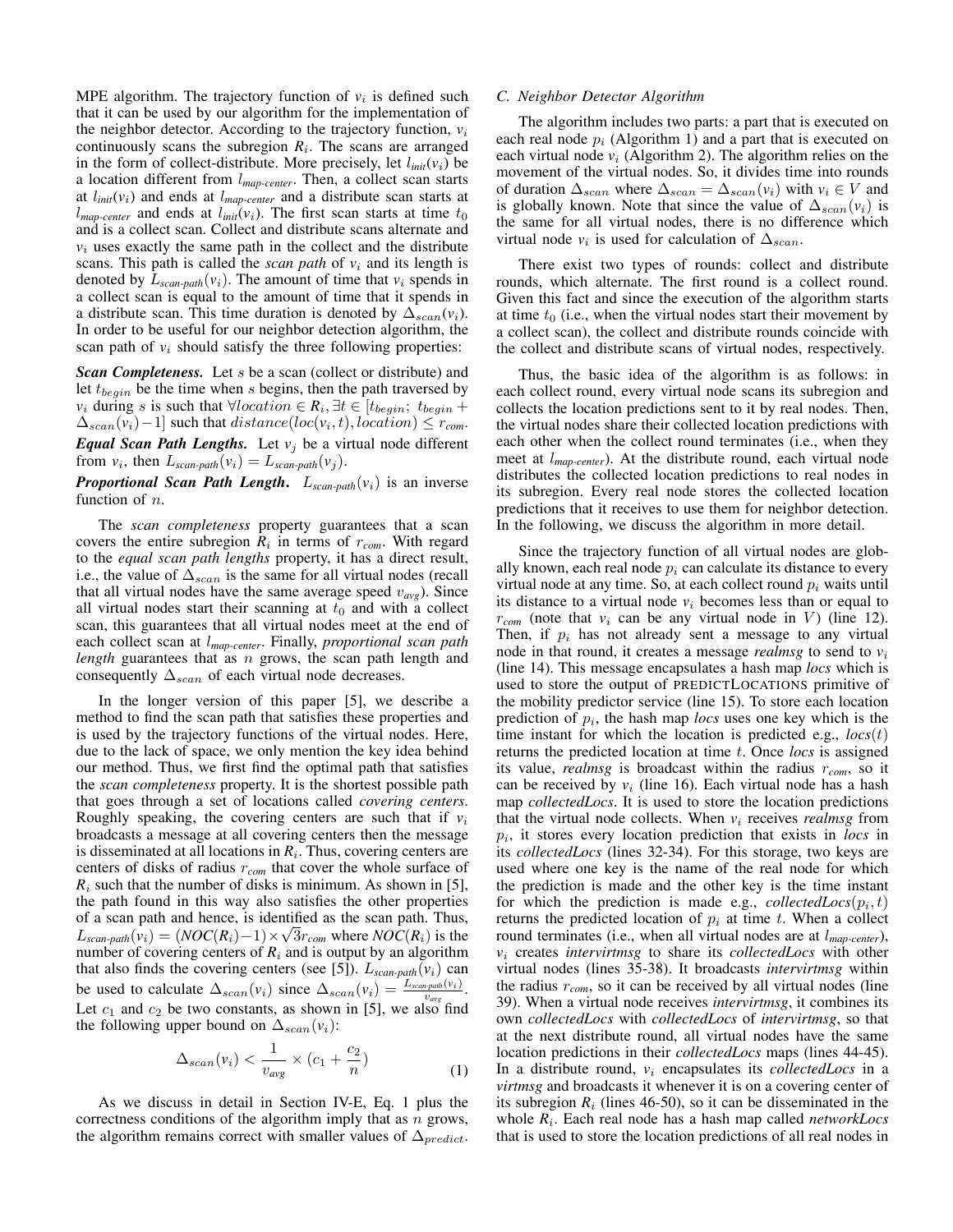**Algorithm 1** Neighbor Detector Algorithm at Real Node  $p_i$ 1: initialisation: 2: round ← *collect* 3: *noMsgSentInThisRound* ← true 4: *networkLocs* ←⊥ 5: PRESENT $(t)$ 6:  $N \leftarrow \emptyset$ 7: **if**  $networkLoss(p_i, t) \neq \perp$  **then** 8: **for all**  $p_i \in networkLoss$  **do** 9: **if**  $p_j \neq p_i \land \text{DISTANCE}(networkLoss(p_j, t), networkLoss(p_i, t)) \leq r_d$ then 10:  $N \leftarrow N \cup p_j$ 11: return *N* 12: upon DISTANCE(GETCURRENTLOCATION,  $loc(v_i, GETCURRENTIME) \leq$  $r_{com}$  such that  $v_i \in V$  do 13: **if**  $round = collect \land noMsgSentInThisRound$  **then** 14:  $realms \leftarrow \perp$ 14: *realmsg* ←⊥ 15: *realmsg.locs* ← PREDICTLOCATIONS<br>16: **trigger** BROADCAST(*realmsg.r<sub>com</sub>*) 16: **trigger** BROADCAST(*realmsg*, *r<sub>com</sub>*)<br>17: *noMsgSentInThisRound* ← *f* alse 17: *noMsgSentInThisRound* ← f alse 18: **every**  $\Delta_{scan}$  **do**<br>19: *noMsgSentInT* 19: *noMsgSentInThisRound* ← true 20: if round = *collect* then 21:  $round \leftarrow distribute$ <br>22: **else if**  $round = distri$ 22: **else if**  $round = distribute$  **then**<br>23: **cound**  $\leftarrow$  collect  $round \leftarrow collect$ 24: upon RECEIVE(*virtmsg*,  $v_i$ ) do<br>25: for all  $(p_i, t) \in \textit{virtmse}$ .coll for all  $(p_k, t) \in \textit{virtmsg}.\textit{collectedLocs}$  do 26: **if**  $networkLoss(p_k, t) = \perp$  **then**<br>27:  $networkLoss(p_k, t) \leftarrow \text{virtms}$ 

 $networkLoss(p_k, t) \gets virtmsg. collectedLoss(p_k, t)$ Algorithm 2 Neighbor Detector Algorithm at Virtual Mobile Node *v*<sup>i</sup> 28: **initialisation:**<br>29:  $round \leftarrow c$  $round \leftarrow collect$ 30:  $coveringCenters \leftarrow \{l_1, ..., l_{NOC(R_i)}\}$ <br>31:  $collectedLoss \leftarrow \cup$ 31: *collectedLocs* ←⊥ 32: upon RECEIVE(*realmsg*, pi) do 33: **for all**  $t \in$  *realmsg.locs* **do**<br>34: *collectedLocs*( $p_i$ ,  $t$ )  $\leftarrow$  *re*  $collectedLoss(p_i, t) \leftarrow realmsg. *locs*(t)$ 35: **every**  $\Delta_{scan}$  **do**<br>36: **if** round = co 36: **if** round = collect **then**<br>37: **intervirims**  $\xi \leftarrow \bot$ 37: *intervirtmsg* ←⊥ 38: *intervirtmsg*.*collectedLocs* ← *collectedLocs* 39: **trigger** BROADCAST(*intervirtmsg*,  $r_{com}$ )<br>40:  $round \leftarrow distribute$ 40:  $round \leftarrow distribute$ <br>41: **if**  $round = distribute$ if  $round =$  *distribute* then 42: *collectedLocs*.CLEAR() 43: round ← *collect* 44: **upon** RECEIVE(*intervirtmsg*, *v<sub>j</sub>*) **do**<br>45: *collectedLocs COMBINE*(*intervirti* 45: *collectedLocs*.COMBINE(*intervirtmsg*.*collectedLocs*) 46: upon GETCURRENTLOCATION =  $l_i$  such that  $l_i \in coveringCenters$  do 47: if round = *distribute* then 48: *virtmsg* ←⊥ 49: *virtmsg*.*collectedLocs* ← *collectedLocs* 50: trigger BROADCAST(*virtmsg*, r*com*)

the network. Similarly to *collectedLocs*, *networkLocs* has two keys to store a location prediction: one key is the name of the real node for which the prediction is made and the other key is the time instant for which the prediction is made. For instance, *networkLocs* $(p_i, t)$  returns the predicted location of  $p_i$  at time t. The *networkLocs* map is extended in distribute rounds, i.e., when new location predictions are received in *collectedLocs* of a *virtmsg* (lines 24-27). Thus, whenever primitive  $PRESENT(t)$ is invoked at  $p_i$ , the map lookups on *networkLocs* as well as distance comparisons are performed to find the real nodes which are in the *neighborhood region* of  $p_i$  at time t (lines 5-9). The names of real nodes found in this way, are stored in set *N* which is returned as the result (lines 10-11).

## *D. Proof of Correctness*

In this section, due to the lack of space, we only sketch a correctness proof for the algorithm (for complete proof see [5]). In what follows, we use the notations below:

–  $P_{\rm R}$  is a subset of P such that  $\forall p_i \in P_{\rm R}$ ,  $p_i$  never leaves region R and the movement of  $p_i$  during  $\Delta_{scan}$  is negligible.

 $- t_{b,k}$  and  $t_{e,k}$  refer to the first clock tick and the last clock tick in a round  $k$  of the algorithm, respectively. For instance,  $t_{b,3}$  and  $t_{e,1}$  denote, respectively, the beginning of round 3 and the end of round 1. Note that,  $t_{e,k} = t_{b,k} + \Delta_{scan} - 1$ .

We show that our algorithm satisfies the neighbor detector properties (stated in Section III) under the conditions below:

## Conditions:

C1. All virtual mobile nodes are correct.

C2.  $\Delta_{beast}$  of the timely scoped broadcast is negligible.

C3. The execution time of lines 36-40 and line 45 of the algorithm is negligible.

C4.  $\Delta_{predict} = 4 \times \Delta_{scan} + \Delta_{future} - 1$ .

C5. Let  $p_i$  and  $p_j$  be the processes defined in the *time-limited completeness* property, then  $p_i, p_j \in P_R$ .

C6. If PRESENT(t) of the neighbor detector is called, then  $t \geq$  $t_{e,1}$  and  $t_c \geq t_{b,3}$  where  $t_c$  is the time when PRESENT is called.

For the proof, we use Lemma 1 and Theorems 1 to 3 where Lemma 1 is used to prove Theorem 1.

**Lemma 1.** Let  $p_i$  and  $p_j$  be the processes defined in the timelimited completeness *property. Then, at every round* k *s.t.*  $k \geq$ 3*, networkLocs of* p<sup>i</sup> *contains accurate location predictions for both*  $p_i$  *and*  $p_j$  *for the time interval*  $[t_{e,1}; t_{e,k} + \Delta_{future}]$ *.* 

*Proof Sketch:* For the proof of the lemma, we use the fact that at each distribute round  $m$ ,  $p_i$  receives accurate location predictions for both  $p_i$  and  $p_j$  which are valid for time interval  $[t_{e,m-1}; t_{e,m+2} + \Delta_{future}]$ . This can be easily shown based on Conditions C1-C5 plus the *scan completeness* property of the scan path, the *strong accuracy* property of the mobility predictor and the *timely delivery* property of the underlying broadcast. So, we prove the lemma by induction. *Base case* corresponds to round  $k = 3$ . According to the algorithm, round 2 is a distribute round. We know that in round 2,  $p_i$ has received accurate location predictions for both  $p_i$  and  $p_j$ for interval  $T_1 = [t_{e,1}; t_{e,4} + \Delta_{future}]$  and has stored them in its *networkLocs*. Let  $T_2 = [t_{e,1}; t_{e,3}+\Delta_{future}]$ , then  $T_2 \subset T_1$ , so, the lemma holds in this case. For *Inductive step*, we show that if the lemma holds for a round k s.t.  $k > 3$ , then it holds for round  $k + 1$ . From inductive hypothesis, we get that in round  $k$ , *networkLocs* of  $p_i$  contains accurate location predictions for both  $p_i$  and  $p_j$  for  $T_3 = [t_{e,1}; t_{e,k} + \Delta_{future}].$ Then, there exists two cases: (a) *Round k+1 is a collect round*. In this case, in round  $k$ , which is a distribute round,  $p_i$  has received accurate location predictions for both  $p_i$  and  $p_j$  for interval  $T_4 = [t_{e,k-1}; t_{e,k+2} + \Delta_{future}]$  and has stored them in its *networkLocs*. Since  $[t_{e,1}; t_{e,k+1} + \Delta_{future}] \subset$  $(T_3 \cup T_4)$ , then the lemma holds for round  $k + 1$  in this case; (b) *Round k+1 is a distribute round*. In this case, in round  $k - 1$ , which is a distribute round,  $p_i$  has received accurate location predictions for both  $p_i$  and  $p_j$  for interval  $T_5 = [t_{e,k-2}; t_{e,k+1} + \Delta_{future}]$  and has stored them in its